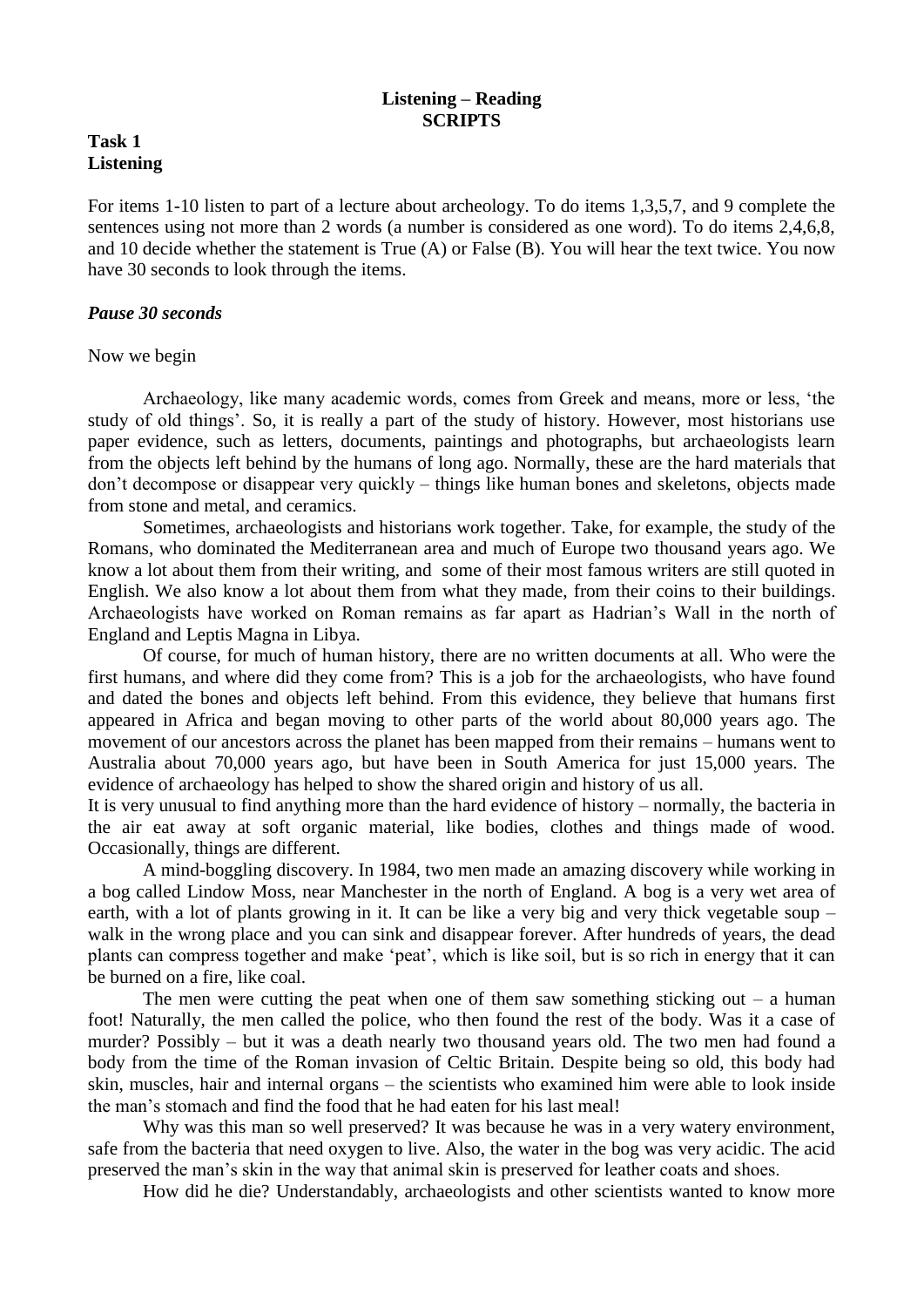about the person that they called, 'Lindow Man'. His hands and fingernails suggested that he hadn't done heavy manual work in his life– he could have been a rich man or a priest. They found that he hadn't died by accident. The forensic examination revealed that he had been hit on the head three times and his throat was cut with a knife. Then a rope was tightened around his neck. As if that wasn't enough, he was then thrown into the bog.

So, Lindow Man was killed using three different methods, when just one would have been sufficient. The archaeologists believe that he was sacrificed to three different Celtic gods, called Taranis, Esus and Teutates. Each god required a different form of death. A sacrifice to Teutates required drowning, which is why he was found in the bog. Nobody can tell the complete story of Lindow Man. The Romans said that the Celts made sacrifices every May to make sure that there was enough food that year. Was he a typical 'routine' sacrifice?

An archaeologist called Anne Ross has suggested that Lindow Man was a special case. Why would an important man be sacrificed to three gods? Perhaps it was in response to the Roman invasion of Britain, which started in the year AD 43, close to the time that Lindow Man died. He might have been killed to gain the help of the gods against the Romans. It didn't work. The Romans stayed in Britain for four hundred years and Lindow Man stayed in his bog for two thousand.

Say hello to Lindow Man. If you visit London, you can go and see Lindow Man at the British Museum, where he is spending some time in the company of more famous mummies from Egypt. Whereas the bodies of the Egyptian kings and queens were intentionally preserved, Lindow Man is with us by accident. Whatever his origins, it is a fascinating experience to see him face to face. I recommend it.

You'll hear the text again in 45 seconds. *Pause 45 seconds* Now listen to the text again *Text repeated* Now you have three minutes to finish the task and transfer your answers to the answer sheet.

# **Task 2 Integrated Listening and Reading**

Listen to part of a lecture on the ability of animals to anticipate earthquakes, then read the text on the same issue. You will notice that some ideas coincide and some differ in these texts. Answer questions 11-24 by choosing A if the idea is expressed in both materials, B if it can be found only in the audio-recording, C if it can be found only in the reading text, and D if neither of the materials expresses the idea. You will hear the recording only once.

# *Pause 30 seconds*

#### Now we begin

Well, the belief in the value of using animals as predictors of earthquakes is, in my opinion, based on very weak evidence. The fact is that no serious scientific research has shown that this actually works. I agree of course that animals have been shown to have different, and often superior, sensory capacities. But all the evidence we've collected about animal behavior prior to earthquakes is anecdotal; in other words, based on what people claim to have observed after the event. So, often after any sudden major event, people focus on things they remember happening just before. Amongst other things, they remember things like animals apparently behaving oddly. It may be that animals from time to time behave in unusual ways but if this is not followed by an impressive event such as an earthquake, then people have no reason to remember this behavior. People often remember vividly all kinds of things that happen prior to any surprising or catastrophic event. Some